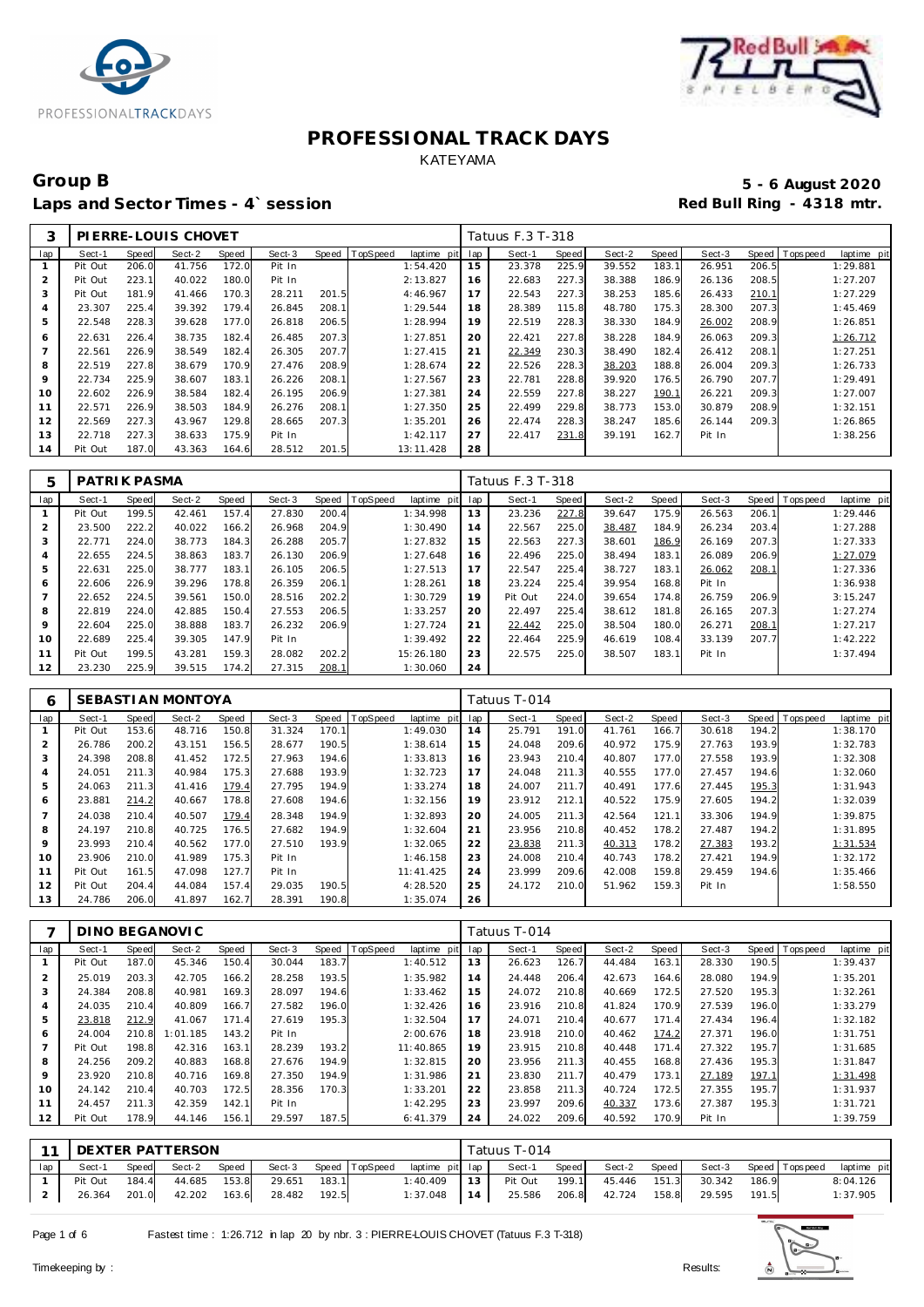



### Group B

### Laps and Sector Times - 4' session

### 5 - 6 August 2020 Red Bull Ring - 4318 mtr.

| 3  | 24.333  | 208.0 | 41.380 | 168.8 | 28.105 | 193.9 | 1:33.818 | 15 | 24.330 | 210.0 | 42.030 | 164.6 | 27.955 | 193.5 | 1:34.315 |
|----|---------|-------|--------|-------|--------|-------|----------|----|--------|-------|--------|-------|--------|-------|----------|
| 4  | 26.722  | 204.0 | 41.373 | 167.7 | Pit In |       | 1:42.095 | 16 | 24.043 | 210.0 | 41.143 | 167.7 | 27.861 | 192.5 | 1:33.047 |
| 5  | Pit Out | 205.2 | 44.329 | 146.3 | 29.827 | 191.5 | 8:46.306 |    | 24.064 | 210.0 | 40.633 | 170.9 | 27.588 | 194.2 | 1:32.285 |
| O  | 24.191  | 210.0 | 41.124 | 168.8 | 28.046 | 192.9 | 1:33.361 | 18 | 23.929 | 210.8 | 40.435 | 169.3 | 27.608 | 193.5 | 1:31.972 |
|    | 24.079  | 210.0 | 41.084 | 166.2 | 28.005 | 193.5 | 1:33.168 | 19 | 23.986 | 210.0 | 40.582 | 172.0 | 27.543 | 193.5 | 1:32.111 |
| 8  | 24.034  | 212.1 | 41.115 | 169.8 | 27.888 | 194.9 | 1:33.037 | 20 | 23.841 | 210.4 | 40.408 | 170.3 | 27.485 | 194.2 | 1:31.734 |
| 9  | 23.884  | 211   | 56.100 | 8.5   | 30.437 | 191.8 | 1:50.421 | 21 | 23.929 | 209.6 | 50.180 | 117.6 | 34.305 | 194.2 | 1:48.414 |
| 10 | 24.351  | 197.7 | 44.201 | 159.3 | 28.087 | 193.9 | 1:36.639 | 22 | 24.408 | 208.4 | 42.665 | 169.3 | 27.555 | 194.6 | 1:34.628 |
| 11 | 23.960  | 210.4 | 40.665 | 170.3 | 27.704 | 193.2 | 1:32.329 | 23 | 23.883 | 210.8 | 43.525 | 156.1 | Pit In |       | 1:45.803 |
| 12 | 24.044  | 210.8 | 50.619 | 133.3 | Pit In |       | 1:56.601 | 24 |        |       |        |       |        |       |          |

| 13      | <b>JASIN FERATI</b> |       |        |       |        |       |          |                |     | Tatuus T-014 |       |        |       |          |       |            |             |
|---------|---------------------|-------|--------|-------|--------|-------|----------|----------------|-----|--------------|-------|--------|-------|----------|-------|------------|-------------|
| lap     | Sect-1              | Speed | Sect-2 | Speed | Sect-3 | Speed | TopSpeed | laptime<br>pit | lap | Sect-1       | Speed | Sect-2 | Speed | Sect-3   | Speed | T ops peed | laptime pit |
|         | Pit Out             | 199.5 | 43.992 | 160.2 | 29.481 | 184.9 |          | 1:39.579       | 13  | 24.374       | 207.6 | 41.179 | 163.6 | 27.575   | 193.9 |            | 1:33.128    |
|         | 25.062              | 204.0 | 42.161 | 166.7 | 28.439 | 191.5 |          | 1:35.662       | 14  | 24.229       | 208.4 | 40.902 | 168.2 | 2:35.252 | 44.3  |            | 3:40.383    |
| 3       | 24.452              | 207.2 | 41.480 | 167.7 | 27.947 | 192.9 |          | 1:33.879       | 15  | 36.787       | 148.9 | 49.309 | 141.0 | Pit In   |       |            | 2:09.542    |
|         | 24.207              | 208.0 | 41.288 | 168.2 | 27.954 | 193.2 |          | 1:33.449       | 16  | Pit Out      | 190.0 | 50.040 | 142.1 | 31.575   | 178.8 |            | 8:35.418    |
| 5       | 24.250              | 206.4 | 41.026 | 168.2 | 27.787 | 193.2 |          | 1:33.063       | 17  | 25.602       | 206.4 | 43.457 | 148.4 | 29.263   | 189.8 |            | 1:38.322    |
| 6       | 24.202              | 206.8 | 48.828 | 130.1 | Pit In |       |          | 1:49.779       | 18  | 24.599       | 207.2 | 41.650 | 158.4 | 28.151   | 192.2 |            | 1:34.400    |
|         | Pit Out             | 199.9 | 44.846 | 151.3 | 30.520 | 185.6 |          | 6:15.085       | 19  | 24.208       | 208.4 | 42.579 | 161.7 | 28.174   | 191.2 |            | 1:34.961    |
| 8       | 25.653              | 204.4 | 42.763 | 159.3 | 28.653 | 191.8 |          | 1:37.069       | 20  | 24.262       | 208.0 | 41.851 | 163.1 | 28.102   | 191.5 |            | 1:34.215    |
| $\circ$ | 24.566              | 209.2 | 41.449 | 164.6 | 28.433 | 192.5 |          | 1:34.448       | 21  | 24.836       | 210.4 | 42.250 | 161.7 | 28.397   | 192.2 |            | 1:35.483    |
| 10      | 24.201              | 208.0 | 41.575 | 166.2 | 27.853 | 193.2 |          | 1:33.629       | 22  | 25.141       | 206.0 | 41.765 | 162.7 | 28.014   | 191.8 |            | 1:34.920    |
| 11      | 24.187              | 207.2 | 41.092 | 166.7 | 27.749 | 193.5 |          | 1:33.028       | 23  | 24.347       | 208.0 | 40.992 | 164.1 | 27.873   | 193.9 |            | 1:33.212    |
| 12      | 24.051              | 207.6 | 50.014 | 91.5  | 30.992 | 191.5 |          | 1:45.057       | 24  | 24.204       | 207.6 | 40.896 | 165.6 | Pit In   |       |            | 1:44.643    |

| 14             | FILIP UGRAN |                       |        |       |        |       |          |             |              | Tatuus T-014 |       |        |       |        |       |                |             |
|----------------|-------------|-----------------------|--------|-------|--------|-------|----------|-------------|--------------|--------------|-------|--------|-------|--------|-------|----------------|-------------|
| lap            | Sect-1      | Speed                 | Sect-2 | Speed | Sect-3 | Speed | TopSpeed | laptime pit | lap          | Sect-1       | Speed | Sect-2 | Speed | Sect-3 |       | Speed Topspeed | laptime pit |
|                | Pit Out     | 197.3                 | 43.698 | 164.1 | 28.592 | 188.2 |          | 1:36.207    | $\mathbf{3}$ | Pit Out      | 159.8 | 48.475 | 130.4 | 31.165 | 180.6 |                | 15:37.663   |
| $\overline{2}$ | 24.730      | 205.6                 | 41.606 | 171.4 | 28.214 | 194.6 |          | 1:34.550    | 14           | 28.392       | 158.1 | 44.650 | 145.9 | 30.435 | 188.8 |                | 1:43.477    |
| 3              | 23.959      | 211<br>$\overline{7}$ | 41.459 | 169.8 | 27.583 | 194.6 |          | 1:33.001    | 15           | 25.296       | 203.3 | 44.138 | 157.4 | 30.675 | 193.9 |                | 1:40.109    |
| 4              | 23.972      | 208.8                 | 40.794 | 172.5 | 27.721 | 195.3 |          | 1:32.487    | 16           | 24.040       | 212.1 | 41.133 | 166.2 | 27.719 | 196.0 |                | 1:32.892    |
| 5              | 24.077      | 208.8                 | 40.827 | 170.3 | 28.373 | 172.8 |          | 1:33.277    | 17           | 23.893       | 213.4 | 40.834 | 163.6 | 27.548 | 195.3 |                | 1:32.275    |
| 6              | 24.556      | 209.6                 | 40.956 | 169.3 | 27.728 | 195.3 |          | 1:33.240    | 18           | 23.831       | 212.9 | 40.538 | 170.3 | 27.679 | 194.2 |                | 1:32.048    |
|                | 24.024      | 210.8                 | 40.685 | 170.3 | 27.712 | 194.6 |          | 1:32.421    | 19           | 23.821       | 212.1 | 40.623 | 167.7 | 27.291 | 196.0 |                | 1:31.735    |
| 8              | 24.017      | 210.4                 | 40.764 | 169.8 | 27.902 | 194.9 |          | 1:32.683    | 20           | 23.642       | 212.5 | 40.563 | 167.2 | 27.230 | 196.7 |                | 1:31.435    |
| 9              | 23.972      | 210.0                 | 40.567 | 173.6 | 27.578 | 194.9 |          | 1:32.117    | 21           | 23.807       | 212.1 | 40.411 | 170.3 | 27.301 | 194.9 |                | 1:31.519    |
| 10             | 23.992      | 209.6                 | 40.785 | 169.8 | 27.667 | 193.9 |          | 1:32.444    | 22           | 23.897       | 210.4 | 40.486 | 167.2 | 27.254 | 195.7 |                | 1:31.637    |
| 11             | 23.840      | 210.8                 | 40.714 | 174.8 | 27.677 | 194.6 |          | 1:32.231    | 23           | 23.638       | 211.3 | 40.732 | 167.7 | 27.378 | 195.3 |                | 1:31.748    |
| 12             | 23.978      | 210.0                 | 40.699 | 170.3 | Pit In |       |          | 1:38.536    | 24           | 23.773       | 210.8 | 40.864 | 167.7 | Pit In |       |                | 1:37.498    |

| 15             | PIOTR WISNICKI |       |        |       |        |       |          |             |     | Tatuus T-014 |       |        |       |        |       |           |             |
|----------------|----------------|-------|--------|-------|--------|-------|----------|-------------|-----|--------------|-------|--------|-------|--------|-------|-----------|-------------|
| lap            | Sect-1         | Speed | Sect-2 | Speed | Sect-3 | Speed | TopSpeed | laptime pit | lap | Sect-1       | Speed | Sect-2 | Speed | Sect-3 | Speed | Tops peed | laptime pit |
|                | Pit Out        | 189.3 | 45.499 | 156.1 | 30.689 | 183.4 |          | 1:43.731    | 15  | Pit Out      | 199.1 | 45.449 | 155.6 | 30.529 | 184.9 |           | 7:51.362    |
| $\overline{2}$ | 26.635         | 172.9 | 43.343 | 160.7 | 28.944 | 190.8 |          | 1:38.922    | 16  | 25.904       | 190.3 | 42.372 | 158.4 | 28.383 | 191.5 |           | 1:36.659    |
| 3              | 24.662         | 206.8 | 42.033 | 157.9 | 28.067 | 193.9 |          | 1:34.762    | 17  | 24.563       | 208.0 | 41.605 | 162.2 | 27.825 | 192.5 |           | 1:33.993    |
| 4              | 24.353         | 208.4 | 41.389 | 159.8 | 27.732 | 193.5 |          | 1:33.474    | 18  | 24.413       | 208.8 | 41.428 | 163.6 | 27.867 | 192.2 |           | 1:33.708    |
| 5              | 24.167         | 208.8 | 41.222 | 159.8 | 27.697 | 194.9 |          | 1:33.086    | 19  | 24.456       | 208.4 | 44.306 | 164.6 | 27.900 | 193.5 |           | 1:36.662    |
| 6              | 24.170         | 209.2 | 40.935 | 162.7 | 27.601 | 194.9 |          | 1:32.706    | 20  | 24.198       | 210.0 | 41.191 | 161.2 | 28.041 | 192.9 |           | 1:33.430    |
| $\overline{7}$ | 24.315         | 208.4 | 40.821 | 167.7 | 27.700 | 195.7 |          | 1:32.836    | 21  | 24.015       | 210.0 | 40.973 | 166.7 | 28.074 | 194.2 |           | 1:33.062    |
| 8              | 24.001         | 210.0 | 40.771 | 164.6 | 27.795 | 194.9 |          | 1:32.567    | 22  | 24.115       | 210.0 | 40.778 | 168.2 | 27.550 | 193.9 |           | 1:32.443    |
| 9              | 24.231         | 212.1 | 41.784 | 157.0 | Pit In |       |          | 1:41.134    | 23  | 24.031       | 209.6 | 42.693 | 170.9 | 27.806 | 194.6 |           | 1:34.530    |
| 10             | Pit Out        | 200.2 | 43.024 | 167.2 | 28.576 | 191.8 |          | 7:37.882    | 24  | 24.019       | 210.8 | 41.113 | 168.8 | 27.469 | 197.1 |           | 1:32.601    |
| 11             | 24.492         | 208.0 | 41.494 | 166.2 | 29.764 | 192.5 |          | 1:35.750    | 25  | 23.800       | 211.3 | 41.274 | 168.2 | 30.359 | 133.3 |           | 1:35.433    |
| 12             | 24.271         | 208.0 | 41.127 | 167.2 | 28.208 | 188.5 |          | 1:33.606    | 26  | 26.805       | 203.7 | 42.847 | 132.4 | 29.282 | 191.5 |           | 1:38.934    |
| 13             | 24.517         | 208.0 | 41.574 | 165.6 | 27.823 | 193.5 |          | 1:33.914    | 27  | 25.248       | 183.8 | 43.457 | 159.3 | Pit In |       |           | 1:49.342    |
| 14             | 24.175         | 209.2 | 41.175 | 165.1 | Pit In |       |          | 1:47.727    | 28  |              |       |        |       |        |       |           |             |

| 16  | SAMIR BEN |       |        |       |        |       |                |             |     | Tatuus T-014 |       |        |       |        |       |                 |             |
|-----|-----------|-------|--------|-------|--------|-------|----------------|-------------|-----|--------------|-------|--------|-------|--------|-------|-----------------|-------------|
| lap | Sect-1    | Speed | Sect-2 | Speed | Sect-3 |       | Speed TopSpeed | laptime pit | lap | Sect-1       | Speed | Sect-2 | Speed | Sect-3 |       | Speed Tops peed | laptime pit |
|     | Pit Out   | 153.0 | 47.612 | 128.6 | 31.579 | 183.1 |                | 1:46.728    | 15  | 24.898       | 206.4 | 43.615 | 154.3 | 29.134 | 191.2 |                 | 1:37.647    |
|     | 25.659    | 203.3 | 44.846 | 144.8 | 29.164 | 191.2 |                | 1:39.669    | 16  | 24.640       | 205.6 | 42.101 | 155.2 | 28.303 | 192.5 |                 | 1:35.044    |
| 3   | 24.670    | 203.3 | 42.961 | 153.4 | 28.614 | 191.2 |                | 1:36.245    |     | 24.499       | 205.2 | 41.622 | 156.1 | 28.275 | 191.2 |                 | 1:34.396    |
| 4   | 24.507    | 205.2 | 42.127 | 157.9 | 28.668 | 191.2 |                | 1:35.302    | 18  | 24.390       | 206.0 | 41.495 | 157.4 | 28.069 | 192.9 |                 | 1:33.954    |
| 5   | 24.533    | 206.8 | 42.027 | 156.1 | 28.261 | 192.2 |                | 1:34.821    | 19  | 24.341       | 206.8 | 41.285 | 155.6 | 28.143 | 193.5 |                 | 1:33.769    |
| 6   | 24.314    | 208.0 | 41.862 | 158.4 | 28.920 | 192.5 |                | 1:35.096    | 20  | 24.211       | 208.4 | 41.458 | 160.2 | 28.033 | 193.2 |                 | 1:33.702    |
|     | 24.474    | 208.8 | 42.178 | 156.1 | 28.317 | 191.8 |                | 1:34.969    | 21  | 24.307       | 206.0 | 41.380 | 157.0 | 28.469 | 191.8 |                 | 1:34.156    |
| 8   | 24.534    | 206.8 | 41.508 | 155.2 | 28.348 | 192.2 |                | 1:34.390    | 22  | 24.454       | 205.6 | 41.308 | 156.5 | 27.971 | 192.5 |                 | 1:33.733    |

Page 2 of 6

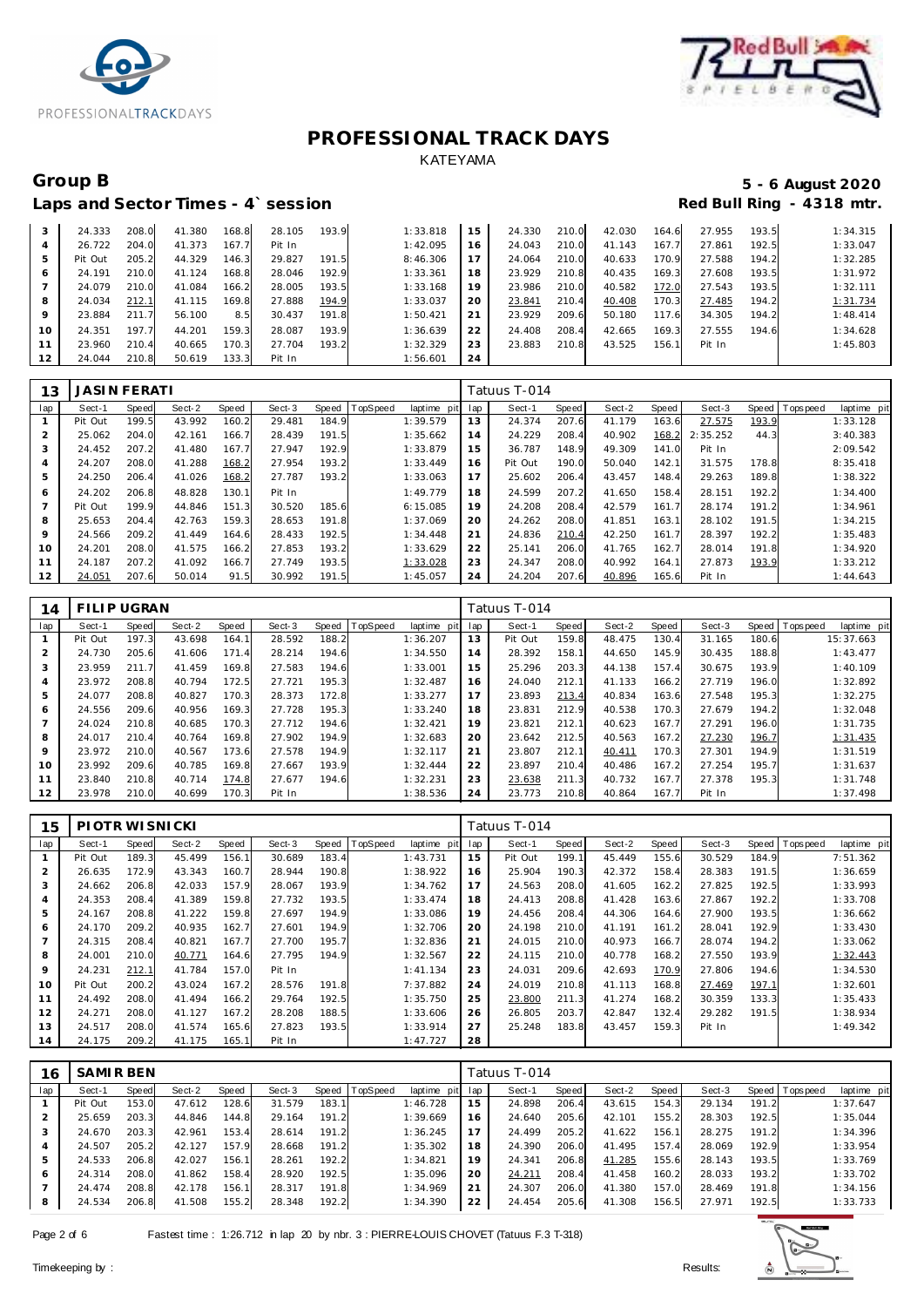



### Laps and Sector Times - 4`session

# Group B<br>
5 - 6 August 2020<br>
Laps and Sector Times - 4`session<br> **5 - 6 August 2020**

| $\overline{9}$  |              |       | 24.322 207.2 41.524 160.2 28.212 192.5 |        |       |           |           | 1:34.058 23 24.341 205.2 41.370 |       |        | 160.7 | 27.816 193.9 |       | 1:33.527 |
|-----------------|--------------|-------|----------------------------------------|--------|-------|-----------|-----------|---------------------------------|-------|--------|-------|--------------|-------|----------|
| 10 <sup>1</sup> | 24.461 205.2 |       | 41.654 155.6                           | 28.364 | 192.5 | 1:34.479  | 24 l      | 24.343 205.6                    |       | 41.333 | 158.4 | 27.941       | 193.2 | 1:33.617 |
| 111             |              |       | 24.482 206.8 41.336 162.2 28.223       |        | 193.2 | 1:34.041  | 25        | 24.423 205.2                    |       | 42.086 | 152.1 | 28.543       | 189.1 | 1:35.052 |
| 12 <sup>1</sup> |              |       | 24.338 204.8 41.344 158.8 Pit In       |        |       | 1:41.583  | <b>26</b> | 24.903                          | 209.2 | 41.613 | 155.6 | 28.267       | 191.8 | 1:34.783 |
| 13              | Pit Out      | 151.9 | 48.717 133.3                           | 31.166 | 184.6 | 14:45.071 | 27 I      | 24.692                          | 203.3 | 41.831 | 153.0 | Pit In       |       | 1:41.723 |
| 14              | 26.317 183.5 |       | 45.643 142.5                           | 29.105 | 188.8 | 1:41.065  | 28        |                                 |       |        |       |              |       |          |

| 19  |         |       | SEBASTI AN OEGAARD |       |        |       |          |                |     | Tatuus T-014 |       |        |       |        |       |          |             |
|-----|---------|-------|--------------------|-------|--------|-------|----------|----------------|-----|--------------|-------|--------|-------|--------|-------|----------|-------------|
| lap | Sect-1  | Speed | Sect-2             | Speed | Sect-3 | Speed | TopSpeed | laptime<br>pit | lap | Sect-1       | Speed | Sect-2 | Speed | Sect-3 | Speed | Topspeed | laptime pit |
|     | Pit Out | 200.2 | 47.405             | 130.4 | 31.057 | 187.5 |          | 1:44.199       | 15  | 24.315       | 208.4 | 41.049 | 172.0 | 27.506 | 194.6 |          | 1:32.870    |
|     | 24.990  | 205.6 | 42.829             | 171.4 | 28.316 | 190.8 |          | 1:36.135       | 16  | 24.033       | 208.8 | 41.346 | 125.6 | 28.559 | 193.5 |          | 1:33.938    |
| 3   | 24.548  | 206.8 | 41.731             | 174.2 | 27.906 | 193.2 |          | 1:34.185       | 17  | 24.062       | 208.8 | 41.015 | 171.4 | 27.571 | 193.9 |          | 1:32.648    |
| 4   | 24.296  | 208.0 | 41.186             | 174.8 | 27.869 | 192.5 |          | 1:33.351       | 18  | 23.991       | 209.2 | 40.679 | 173.6 | 27.482 | 194.9 |          | 1:32.152    |
| 5   | 24.237  | 207.2 | 41.076             | 174.2 | 27.634 | 192.5 |          | 1:32.947       | 19  | 23.939       | 212.5 | 43.067 | 142.5 | 29.163 | 192.5 |          | 1:36.169    |
| 6   | 24.234  | 207.2 | 40.948             | 174.2 | 27.745 | 188.8 |          | 1:32.927       | 20  | 24.005       | 210.0 | 40.846 | 172.0 | 27.714 | 195.3 |          | 1:32.565    |
|     | 24.494  | 206.8 | 44.023             | 168.2 | 28.135 | 192.5 |          | 1:36.652       | 21  | 24.269       | 208.0 | 40.868 | 175.3 | 28.135 | 194.6 |          | 1:33.272    |
| 8   | 24.141  | 208.4 | 41.057             | 174.8 | 27.660 | 193.5 |          | 1:32.858       | 22  | 23.963       | 210.0 | 40.546 | 177.6 | 27.406 | 194.6 |          | 1:31.915    |
| 9   | 24.128  | 209.2 | 40.756             | 174.2 | 27.619 | 193.9 |          | 1:32.503       | 23  | 23.936       | 209.6 | 40.676 | 176.5 | 27.461 | 193.5 |          | 1:32.073    |
| 10  | 24.151  | 208.8 | 40.835             | 172.5 | 27.808 | 193.5 |          | 1:32.794       | 24  | 23.912       | 208.8 | 40.586 | 174.2 | 27.398 | 193.9 |          | 1:31.896    |
| 11  | 24.084  | 209.6 | 52.309             | 144.8 | Pit In |       |          | 1:57.255       | 25  | 24.048       | 208.0 | 40.615 | 177.0 | 27.677 | 193.5 |          | 1:32.340    |
| 12  | Pit Out | 200.6 | 44.353             | 153.8 | 30.321 | 188.2 |          | 15:57.316      | 26  | 24.148       | 208.4 | 40.622 | 173.6 | 27.588 | 193.2 |          | 1:32.358    |
| 13  | 24.965  | 191.7 | 43.055             | 168.2 | 28.184 | 193.5 |          | 1:36.204       | 27  | 24.803       | 188.3 | 44.651 | 150.8 | Pit In |       |          | 1:50.777    |
| 14  | 24.856  | 205.6 | 45.657             | 142.1 | 32.135 | 192.5 |          | 1:42.648       | 28  |              |       |        |       |        |       |          |             |

| 22  |         |       | <b>GEORGIOS MARKOGIANNIS</b> |       |        |       |          |                |     | Tatuus T-014 |       |        |       |        |       |                |             |
|-----|---------|-------|------------------------------|-------|--------|-------|----------|----------------|-----|--------------|-------|--------|-------|--------|-------|----------------|-------------|
| lap | Sect-1  | Speed | Sect-2                       | Speed | Sect-3 | Speed | TopSpeed | laptime<br>pit | lap | Sect-1       | Speed | Sect-2 | Speed | Sect-3 |       | Speed Topspeed | laptime pit |
|     | Pit Out | 171.5 | 47.637                       | 146.7 | 31.026 | 184.3 |          | 1:44.526       | 16  | 25.849       | 204.8 | 43.382 | 166.2 | 29.292 | 190.5 |                | 1:38.523    |
| 2   | 25.483  | 206.8 | 44.406                       | 159.3 | 29.261 | 191.5 |          | 1:39.150       | 17  | 24.360       | 210.0 | 41.968 | 168.2 | 28.641 | 191.2 |                | 1:34.969    |
| 3   | 24.603  | 209.2 | 45.516                       | 162.7 | 28.520 | 190.8 |          | 1:38.639       | 18  | 23.993       | 210.8 | 41.555 | 171.4 | 28.395 | 191.8 |                | 1:33.943    |
| 4   | 25.120  | 195.2 | 42.610                       | 169.3 | 28.392 | 192.2 |          | 1:36.122       | 19  | 24.154       | 209.6 | 41.840 | 168.2 | 28.846 | 190.1 |                | 1:34.840    |
| 5   | 24.306  | 208.8 | 41.748                       | 170.3 | 28.560 | 191.8 |          | 1:34.614       | 20  | 24.190       | 210.4 | 41.662 | 166.7 | 28.193 | 190.8 |                | 1:34.045    |
| 6   | 24.196  | 210.8 | 41.780                       | 170.3 | 28.184 | 192.9 |          | 1:34.160       | 21  | 24.698       | 210.8 | 41.727 | 169.8 | 28.046 | 192.5 |                | 1:34.471    |
| 7   | 24.231  | 208.8 | 41.684                       | 170.3 | 28.139 | 191.8 |          | 1:34.054       | 22  | 24.045       | 210.8 | 41.144 | 170.3 | 27.890 | 192.5 |                | 1:33.079    |
| 8   | 24.270  | 208.8 | 41.749                       | 167.7 | 28.240 | 191.5 |          | 1:34.259       | 23  | 23.872       | 211.3 | 41.721 | 162.2 | 28.114 | 192.2 |                | 1:33.707    |
| 9   | 24.141  | 210.4 | 41.561                       | 170.3 | 27.974 | 192.9 |          | 1:33.676       | 24  | 23.922       | 210.4 | 41.196 | 170.3 | 27.891 | 192.2 |                | 1:33.009    |
| 10  | 24.236  | 210.0 | 41.650                       | 150.8 | 28.540 | 192.9 |          | 1:34.426       | 25  | 24.105       | 209.2 | 41.390 | 173.1 | 27.818 | 192.2 |                | 1:33.313    |
| 11  | 24.194  | 211.7 | 41.572                       | 168.8 | 28.083 | 192.2 |          | 1:33.849       | 26  | 27.880       | 145.5 | 44.977 | 168.2 | 28.015 | 193.2 |                | 1:40.872    |
| 12  | 24.041  | 210.4 | 41.668                       | 167.7 | 28.576 | 190.8 |          | 1:34.285       | 27  | 24.025       | 208.8 | 41.573 | 172.0 | 27.966 | 192.5 |                | 1:33.564    |
| 13  | 24.256  | 208.8 | 52.835                       | 159.8 | Pit In |       |          | 1:54.201       | 28  | 24.090       | 209.2 | 46.714 | 167.7 | 27.982 | 192.9 |                | 1:38.786    |
| 14  | Pit Out | 193.1 | 47.399                       | 153.4 | Pit In |       |          | 6:59.416       | 29  | 23.846       | 209.6 | 41.342 | 168.2 | 27.982 | 192.9 |                | 1:33.170    |
| 15  | Pit Out | 193.4 | 44.552                       | 165.6 | 31.381 | 165.6 |          | 5:00.969       | 30  | 24.073       | 209.2 | 44.449 | 157.0 | Pit In |       |                | 1:46.680    |

| 40  |         |              | KONSTA LAPPALAINEN |       |        |       |                 |             |     | Tatuus F.3 T-318 |       |        |       |        |       |                |             |
|-----|---------|--------------|--------------------|-------|--------|-------|-----------------|-------------|-----|------------------|-------|--------|-------|--------|-------|----------------|-------------|
| lap | Sect-1  | <b>Speed</b> | Sect-2             | Speed | Sect-3 | Speed | <b>TopSpeed</b> | laptime pit | lap | Sect-1           | Speed | Sect-2 | Speed | Sect-3 |       | Speed Topspeed | laptime pit |
|     | Pit Out | 208.8        | 41.434             | 157.9 | 27.981 | 196.7 |                 | 1:33.860    | 15  | 22.676           | 223.1 | 39.096 | 181.2 | 26.395 | 206.1 |                | 1:28.167    |
| 2   | 23.370  | 221.3        | 39.918             | 172.5 | 27.442 | 204.5 |                 | 1:30.730    | 16  | 22.659           | 225.0 | 38.940 | 182.4 | Pit In |       |                | 1:37.665    |
| 3   | 22.746  | 223.6        | 39.091             | 178.8 | 26.418 | 206.1 |                 | 1:28.255    | 17  | Pit Out          | 201.7 | 42.113 | 154.7 | 28.163 | 199.3 |                | 3:47.646    |
| 4   | 22.577  | 223.6        | 38.884             | 181.8 | 26.416 | 206.1 |                 | 1:27.877    | 18  | 23.655           | 222.2 | 39.800 | 177.6 | 26.454 | 206.5 |                | 1:29.909    |
| 5   | 22.647  | 225.0        | 39.195             | 180.0 | 26.525 | 207.7 |                 | 1:28.367    | 19  | 22.762           | 226.4 | 38.987 | 179.4 | 26.209 | 206.9 |                | 1:27.958    |
| 6   | 22.728  | 225.9        | 39.103             | 175.9 | 26.413 | 206.1 |                 | 1:28.244    | 20  | 22.674           | 225.4 | 38.588 | 186.2 | 26.520 | 206.5 |                | 1:27.782    |
| 7   | 22.772  | 225.4        | 38.873             | 181.2 | 27.282 | 206.1 |                 | 1:28.927    | 21  | 22.742           | 225.0 | 38.663 | 187.5 | 26.014 | 207.7 |                | 1:27.419    |
| 8   | 22.802  | 225.4        | 39.518             | 180.6 | 26.409 | 205.7 |                 | 1:28.729    | 22  | 22.453           | 227.8 | 38.809 | 190.1 | 25.986 | 208.1 |                | 1:27.248    |
| 9   | 22.737  | 224.0        | 38.774             | 184.9 | 26.270 | 206.5 |                 | 1:27.781    | 23  | 22.668           | 225.0 | 38.497 | 188.2 | 25.896 | 206.9 |                | 1:27.061    |
| 10  | 22.736  | 223.6        | 38.795             | 185.6 | 26.189 | 206.1 |                 | 1:27.720    | 24  | 22.557           | 225.0 | 38.578 | 188.2 | 26.496 | 207.3 |                | 1:27.631    |
| 11  | 22.728  | 222.6        | 38.740             | 186.9 | 26.303 | 206.1 |                 | 1:27.771    | 25  | 22.548           | 224.5 | 38.476 | 186.9 | 25.900 | 208.5 |                | 1:26.924    |
| 12  | 22.763  | 224.5        | 38.757             | 183.1 | Pit In |       |                 | 1:39.400    | 26  | 22.532           | 225.9 | 38.644 | 186.9 | 25.958 | 207.3 |                | 1:27.134    |
| 13  | Pit Out | 218.6        | 40.393             | 162.2 | 26.830 | 205.7 |                 | 9:39.721    | 27  | 26.020           | 165.7 | 43.643 | 169.3 | Pit In |       |                | 1:45.649    |
| 14  | 22.824  | 224.0        | 39.034             | 179.4 | 26.494 | 206.1 |                 | 1:28.352    | 28  |                  |       |        |       |        |       |                |             |

| 46  | <b>GABRIELE MINI</b> |       |        |       |        |       |                |                 |    | Tatuus T-014 |       |        |       |        |       |                |             |
|-----|----------------------|-------|--------|-------|--------|-------|----------------|-----------------|----|--------------|-------|--------|-------|--------|-------|----------------|-------------|
| lap | Sect-1               | Speed | Sect-2 | Speed | Sect-3 |       | Speed TopSpeed | laptime pit lap |    | Sect-1       | Speed | Sect-2 | Speed | Sect-3 |       | Speed Topspeed | laptime pit |
|     | Pit Out              | 161.9 | 50.009 | 140.6 | 32.618 | 174.5 |                | 1:51.012        |    | Pit Out      | 171.0 | 48.719 | 143.6 | 31.534 | 174.8 |                | 15:52.487   |
|     | 26.461               | 194.1 | 43.291 | 162.2 | 28.459 | 192.9 |                | 1:38.211        | 13 | 26.407       | 185.7 | 47.772 | 152.1 | 29.040 | 191.8 |                | 1:43.219    |
| 3   | 24.536               | 207.2 | 41.258 | 169.8 | 27.940 | 193.2 |                | 1:33.734        | 14 | 24.848       | 202.9 | 41.550 | 168.8 | 28.254 | 194.9 |                | 1:34.652    |
|     | 24.197               | 209.2 | 41.182 | 169.8 | 27.645 | 193.9 |                | 1:33.024        | 15 | 24.072       | 209.6 | 41.453 | 166.2 | 27.786 | 195.7 |                | 1:33.311    |
| 5   | 24.088               | 209.2 | 42.898 | 168.8 | 28.574 | 194.2 |                | 1:35.560        | 16 | 23.902       | 211.3 | 40.580 | 170.9 | 27.408 | 195.7 |                | 1:31.890    |
| 6   | 24.003               | 211.3 | 40.567 | 175.9 | 27.572 | 195.3 |                | 1:32.142        |    | 23.894       | 210.8 | 40.378 | 174.2 | 27.355 | 195.7 |                | 1:31.627    |
|     | 24.003               | 209.6 | 40.455 | 172.5 | 28.066 | 195.7 |                | 1:32.524        | 18 | 23.842       | 210.8 | 40.276 | 174.2 | 27.280 | 196.4 |                | 1:31.398    |

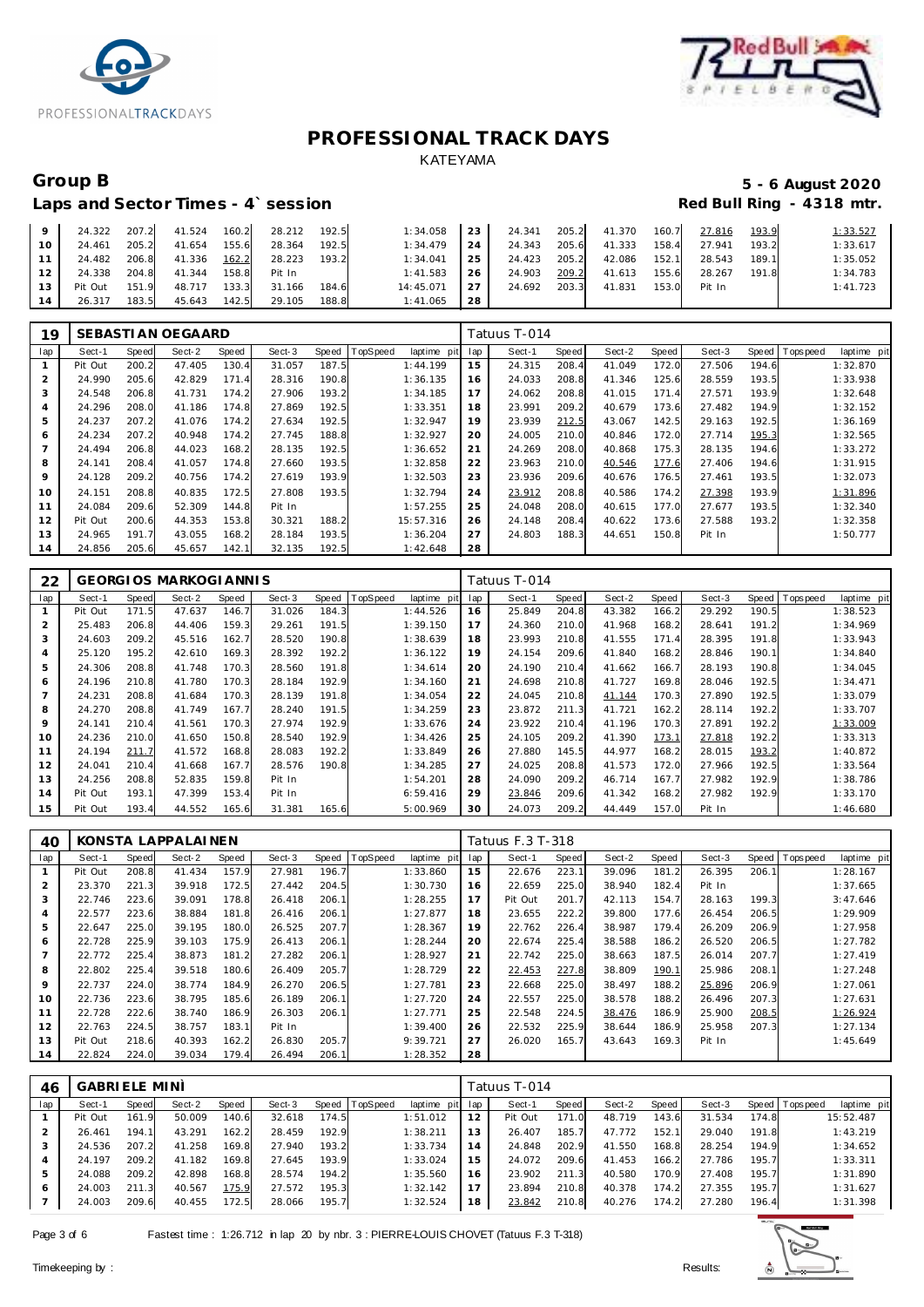



### Laps and Sector Times - 4`session

# Group B<br> **Example 2020**<br>
Laps and Sector Times - 4`session<br> **5 - 6 August 2020**<br>
Red Bull Ring - 4318 mtr.

| 8 23.908 211.7 40.426 174.8 27.448 194.6    |  |  | 1:31.782 19 23.910 210.4 40.116 175.9 27.315 196.7       |                                              |  |  | 1:31.341 |
|---------------------------------------------|--|--|----------------------------------------------------------|----------------------------------------------|--|--|----------|
| 9   23.908 210.4 40.431 172.5 27.385 195.7  |  |  | $1:31.724$   20   23.926 210.8 40.136 173.1 27.274 196.7 |                                              |  |  | 1:31.336 |
| 10   23.977 210.0 40.455 172.5 27.295 195.7 |  |  | $1:31.727$ 21 23.846 210.8 40.126 173.6 27.177 196.4     |                                              |  |  | 1:31.149 |
| 11 24.020 209.6 40.411 174.2 Pit In         |  |  |                                                          | 1:37.481 22 24.034 192.4 44.141 160.2 Pit In |  |  | 1:41.510 |

| 48  |         |       | <b>JESSE SALMENAUTIO</b> |       |        |       |          |             |     | Fatuus T-014 |              |        |       |        |       |                |             |
|-----|---------|-------|--------------------------|-------|--------|-------|----------|-------------|-----|--------------|--------------|--------|-------|--------|-------|----------------|-------------|
| lap | Sect-1  | Speed | Sect-2                   | Speed | Sect-3 | Speed | TopSpeed | laptime pit | lap | Sect-1       | <b>Speed</b> | Sect-2 | Speed | Sect-3 |       | Speed Topspeed | laptime pit |
|     | Pit Out | 174.3 | 44.661                   | 139.5 | 29.680 | 190.8 |          | 1:39.477    | 14  | Pit Out      | 196.9        | 44.066 | 157.9 | 29.085 | 181.2 |                | 4:20.358    |
| 2   | 24.696  | 208.0 | 42.011                   | 169.8 | 27.948 | 191.2 |          | 1:34.655    | 15  | 25.010       | 203.3        | 41.681 | 166.2 | 28.031 | 195.3 |                | 1:34.722    |
| 3   | 25.584  | 178.0 | 45.174                   | 152.5 | 28.538 | 192.5 |          | 1:39.296    | 16  | 24.039       | 210.4        | 41.330 | 172.0 | 32.963 | 195.3 |                | 1:38.332    |
|     | 24.029  | 210.0 | 41.434                   | 168.8 | 27.693 | 193.9 |          | 1:33.156    | 17  | 24.064       | 210.8        | 40.821 | 171.4 | 27.816 | 191.5 |                | 1:32.701    |
| 5   | 24.090  | 209.2 | 41.003                   | 169.8 | 27.634 | 193.9 |          | 1:32.727    | 18  | 24.008       | 211.3        | 40.717 | 169.3 | 27.538 | 194.6 |                | 1:32.263    |
| 6   | 24.041  | 208.8 | 41.027                   | 164.1 | 27.587 | 193.5 |          | 1:32.655    | 19  | 23.843       | 212.5        | 40.652 | 171.4 | 27.428 | 195.7 |                | 1:31.923    |
|     | 24.046  | 209.2 | 41.711                   | 167.2 | 27.650 | 193.9 |          | 1:33.407    | 20  | 23.874       | 212.9        | 40.603 | 170.9 | 27.464 | 193.9 |                | 1:31.941    |
| 8   | 24.030  | 208.4 | 40.895                   | 168.2 | 27.521 | 192.2 |          | 1:32.446    | 21  | 24.914       | 187.0        | 48.044 | 161.2 | 28.900 | 194.6 |                | 1:41.858    |
| 9   | 24.095  | 208.4 | 40.902                   | 170.3 | 27.799 | 190.8 |          | 1:32.796    | 22  | 24.055       | 210.4        | 40.697 | 173.6 | 27.478 | 194.2 |                | 1:32.230    |
| 10  | 24.077  | 208.4 | 41.221                   | 169.3 | 27.830 | 192.2 |          | 1:33.128    | 23  | 23.887       | 210.8        | 40.553 | 170.9 | 27.364 | 195.3 |                | 1:31.804    |
| 11  | 24.016  | 209.2 | 40.971                   | 170.3 | 27.654 | 194.2 |          | 1:32.641    | 24  | 23.844       | 210.4        | 40.918 | 170.3 | 27.557 | 194.6 |                | 1:32.319    |
| 12  | 24.082  | 208.8 | 40.901                   | 171.4 | Pit In |       |          | 1:38.366    | 25  | 23.850       | 210.4        | 40.800 | 172.5 | Pit In |       |                | 1: 41.104   |
| 13  | Pit Out | 164.7 | 47.476                   | 143.2 | Pit In |       |          | 10:08.971   | 26  |              |              |        |       |        |       |                |             |

| 66  |         |       | ZDENEK CHOVANEC |       |        |       |                 |             |     | Tatuus T-014 |              |        |       |        |              |           |             |
|-----|---------|-------|-----------------|-------|--------|-------|-----------------|-------------|-----|--------------|--------------|--------|-------|--------|--------------|-----------|-------------|
| lap | Sect-1  | Speed | Sect-2          | Speed | Sect-3 | Speed | <b>TopSpeed</b> | laptime pit | lap | Sect-1       | <b>Speed</b> | Sect-2 | Speed | Sect-3 | <b>Speed</b> | Tops peed | laptime pit |
|     | Pit Out | 172.9 | 45.051          | 148.4 | 29.867 | 168.0 |                 | 1: 41.406   | 13  | 24.224       | 211.3        | 41.327 | 161.7 | 27.714 | 194.9        |           | 1:33.265    |
|     | 26.309  | 202.1 | 42.108          | 165.1 | 28.200 | 192.2 |                 | 1:36.617    | 14  | 23.877       | 210.8        | 41.187 | 165.6 | 28.403 | 179.4        |           | 1:33.467    |
| .5  | 24.171  | 207.6 | 41.470          | 166.2 | 28.109 | 190.5 |                 | 1:33.750    | 15  | 26.469       | 147.1        | 46.149 | 164.1 | 28.118 | 193.5        |           | 1:40.736    |
|     | 24.397  | 208.4 | 41.358          | 163.1 | 27.941 | 193.5 |                 | 1:33.696    | 16  | 24.027       | 210.8        | 41.475 | 157.0 | 28.268 | 188.2        |           | 1:33.770    |
| 5   | 24.161  | 208.8 | 40.951          | 166.2 | 27.737 | 193.5 |                 | 1:32.849    | 17  | 24.142       | 210.4        | 41.343 | 166.7 | 27.732 | 193.9        |           | 1:33.217    |
| 6   | 23.962  | 210.8 | 40.889          | 167.2 | 27.587 | 194.9 |                 | 1:32.438    | 18  | 23.869       | 211.3        | 41.325 | 165.1 | 27.974 | 190.5        |           | 1:33.168    |
|     | 23.860  | 205.6 | 47.854          | 149.2 | 29.286 | 192.2 |                 | 1:41.000    | 19  | 24.081       | 210.4        | 41.028 | 164.1 | 27.651 | 195.7        |           | 1:32.760    |
| 8   | 24.075  | 209.6 | 42.577          | 154.7 | 28.484 | 191.8 |                 | 1:35.136    | 20  | 24.578       | 209.6        | 40.868 | 163.1 | 27.819 | 191.8        |           | 1:33.265    |
| 9   | 24.129  | 208.4 | 1:31.951        | 140.6 | Pit In |       |                 | 2:36.227    | 21  | 24.074       | 210.0        | 41.005 | 168.2 | 27.812 | 194.2        |           | 1:32.891    |
| 10  | Pit Out | 171.0 | 49.433          | 141.4 | 30.466 | 177.3 |                 | 17:08.402   | 22  | 23.967       | 210.8        | 40.789 | 169.8 | 27.889 | 194.2        |           | 1:32.645    |
| 11  | 27.417  | 142.8 | 48.115          | 159.3 | 28.309 | 192.9 |                 | 1:43.841    | 23  | 23.789       | 212.1        | 40.946 | 167.7 | 27.963 | 193.2        |           | 1:32.698    |
| 12  | 24.285  | 210.0 | 41.484          | 164.6 | 28.003 | 193.9 |                 | 1:33.772    | 24  | 23.877       | 210.4        | 41.130 | 165.1 | Pit In |              |           | 1:40.826    |

| 68             | KACPER SZTUKA |       |        |       |        |       |                 |             |     | Tatuus T-014 |       |        |       |        |       |           |             |
|----------------|---------------|-------|--------|-------|--------|-------|-----------------|-------------|-----|--------------|-------|--------|-------|--------|-------|-----------|-------------|
| lap            | Sect-1        | Speed | Sect-2 | Speed | Sect-3 | Speed | <b>TopSpeed</b> | laptime pit | lap | Sect-1       | Speed | Sect-2 | Speed | Sect-3 | Speed | Tops peed | laptime pit |
|                | Pit Out       | 198.4 | 44.304 | 150.C | 29.976 | 184.9 |                 | 1:39.343    | 15  | 24.732       | 207.6 | 42.110 | 161.7 | 28.649 | 191.8 |           | 1:35.491    |
| $\overline{2}$ | 25.244        | 205.2 | 42.835 | 160.2 | 29.077 | 190.8 |                 | 1:37.156    | 16  | 24.532       | 208.8 | 41.718 | 164.1 | 28.250 | 192.9 |           | 1:34.500    |
| 3              | 24.608        | 207.2 | 42.799 | 161.7 | 29.016 | 190.8 |                 | 1:36.423    | 17  | 24.074       | 210.4 | 41.581 | 165.6 | 28.140 | 192.9 |           | 1:33.795    |
| $\overline{4}$ | 24.442        | 208.0 | 41.930 | 166.2 | 28.653 | 190.8 |                 | 1:35.025    | 18  | 24.144       | 208.8 | 41.428 | 165.1 | 28.186 | 191.8 |           | 1:33.758    |
| 5              | 24.282        | 207.6 | 41.505 | 163.6 | 28.563 | 191.8 |                 | 1:34.350    | 19  | 24.051       | 210.0 | 42.252 | 157.0 | 28.386 | 193.2 |           | 1:34.689    |
| 6              | 24.283        | 208.4 | 42.413 | 162.7 | 28.515 | 191.5 |                 | 1:35.211    | 20  | 24.168       | 209.2 | 41.209 | 169.3 | 28.059 | 192.2 |           | 1:33.436    |
|                | 24.250        | 209.2 | 42.297 | 164.1 | 28.419 | 191.5 |                 | 1:34.966    | 21  | 23.992       | 209.6 | 41.318 | 163.1 | 27.951 | 193.9 |           | 1:33.261    |
| 8              | 24.261        | 208.8 | 41.410 | 170.3 | 28.286 | 192.2 |                 | 1:33.957    | 22  | 23.892       | 212.5 | 41.092 | 171.4 | 27.858 | 193.5 |           | 1:32.842    |
| 9              | 24.216        | 208.8 | 41.476 | 164.6 | 28.347 | 191.8 |                 | 1:34.039    | 23  | 23.882       | 210.8 | 40.998 | 173.1 | 27.918 | 192.9 |           | 1:32.798    |
| 10             | 24.327        | 208.8 | 41.365 | 164.1 | 28.325 | 192.5 |                 | 1:34.017    | 24  | 23.806       | 210.0 | 40.976 | 170.9 | 27.833 | 192.9 |           | 1:32.615    |
| 11             | 24.164        | 208.4 | 41.313 | 166.2 | 28.202 | 191.8 |                 | 1:33.679    | 25  | 23.787       | 210.8 | 41.108 | 173.6 | 28.592 | 192.2 |           | 1:33.487    |
| 12             | 24.606        | 207.2 | 42.557 | 155.2 | Pit In |       |                 | 1:42.950    | 26  | 24.003       | 208.8 | 41.162 | 172.5 | 28.099 | 191.8 |           | 1:33.264    |
| 13             | Pit Out       | 201.0 | 45.318 | 138.8 | Pit In |       |                 | 9:37.623    | 27  | 24.358       | 210.0 | 42.152 | 149.2 | 28.948 | 193.9 |           | 1:35.458    |
| 14             | Pit Out       | 203.3 | 43.913 | 149.6 | 29.622 | 189.8 |                 | 5:02.373    | 28  | 23.985       | 210.0 | 41.448 | 161.2 | Pit In |       |           | 1:44.093    |

| 72              |         |       | LEONARDO FORNAROLI |       |        |       |          |                 |     | Fatuus T-014 |       |        |       |        |       |            |             |
|-----------------|---------|-------|--------------------|-------|--------|-------|----------|-----------------|-----|--------------|-------|--------|-------|--------|-------|------------|-------------|
| lap             | Sect-1  | Speed | Sect-2             | Speed | Sect-3 | Speed | TopSpeed | laptime<br>pitl | lap | Sect-1       | Speed | Sect-2 | Speed | Sect-3 | Speed | T ops peed | laptime pit |
|                 | Pit Out | 178.0 | 47.016             | 157.4 | 31.086 | 183.4 |          | 1:45.692        | 12  | Pit Out      | 194.1 | 45.031 | 154.3 | 30.883 | 185.2 |            | 9:34.789    |
| $\overline{2}$  | 26.215  | 182.6 | 43.045             | 159.8 | 28.681 | 192.9 |          | 1:37.941        | 13  | 25.637       | 205.2 | 48.343 | 146.3 | 30.278 | 189.8 |            | 1:44.258    |
| 3               | 24.435  | 208.0 | 41.289             | 171.4 | 28.250 | 194.9 |          | 1:33.974        | 14  | 24.806       | 207.6 | 43.291 | 165.6 | 28.043 | 193.9 |            | 1:36.140    |
| 4               | 24.575  | 206.8 | 41.826             | 165.1 | 28.024 | 194.2 |          | 1:34.425        | 15  | 24.107       | 210.8 | 40.923 | 172.5 | 27.830 | 194.9 |            | 1:32.860    |
| 5               | 23.944  | 211.7 | 40.862             | 169.8 | 28.133 | 193.9 |          | 1:32.939        | 16  | 24.144       | 212.1 | 41.280 | 172.5 | 28.098 | 193.2 |            | 1:33.522    |
| 6               | 23.878  | 212.5 | 41.069             | 173.6 | 27.664 | 193.5 |          | 1:32.611        | 17  | 24.065       | 210.8 | 40.711 | 171.4 | 27.789 | 193.9 |            | 1:32.565    |
|                 | 24.061  | 211.7 | 40.913             | 173.1 | 27.623 | 193.9 |          | 1:32.597        | 18  | 24.007       | 210.0 | 41.255 | 174.2 | 27.568 | 195.3 |            | 1:32.830    |
| 8               | 24.011  | 210.8 | 40.800             | 173.6 | 27.603 | 193.9 |          | 1:32.414        | 19  | 23.916       | 211.3 | 40.576 | 174.2 | 27.546 | 193.5 |            | 1:32.038    |
| 9               | 23.962  | 210.8 | 40.639             | 172.5 | 27.638 | 193.2 |          | 1:32.239        | 20  | 24.023       | 210.4 | 40.720 | 172.5 | 27.587 | 193.5 |            | 1:32.330    |
| 10 <sup>°</sup> | 23.948  | 210.4 | 40.925             | 170.9 | Pit In |       |          | 1:42.092        | 21  | 23.939       | 210.8 | 40.603 | 173.1 | 28.040 | 193.9 |            | 1:32.582    |
|                 | Pit Out | 153.4 | 48.730             | 144.0 | Pit In |       |          | 13:17.080       | 22  | 24.480       | 209.2 | 40.691 | 169.8 | Pit In |       |            | 1:40.475    |

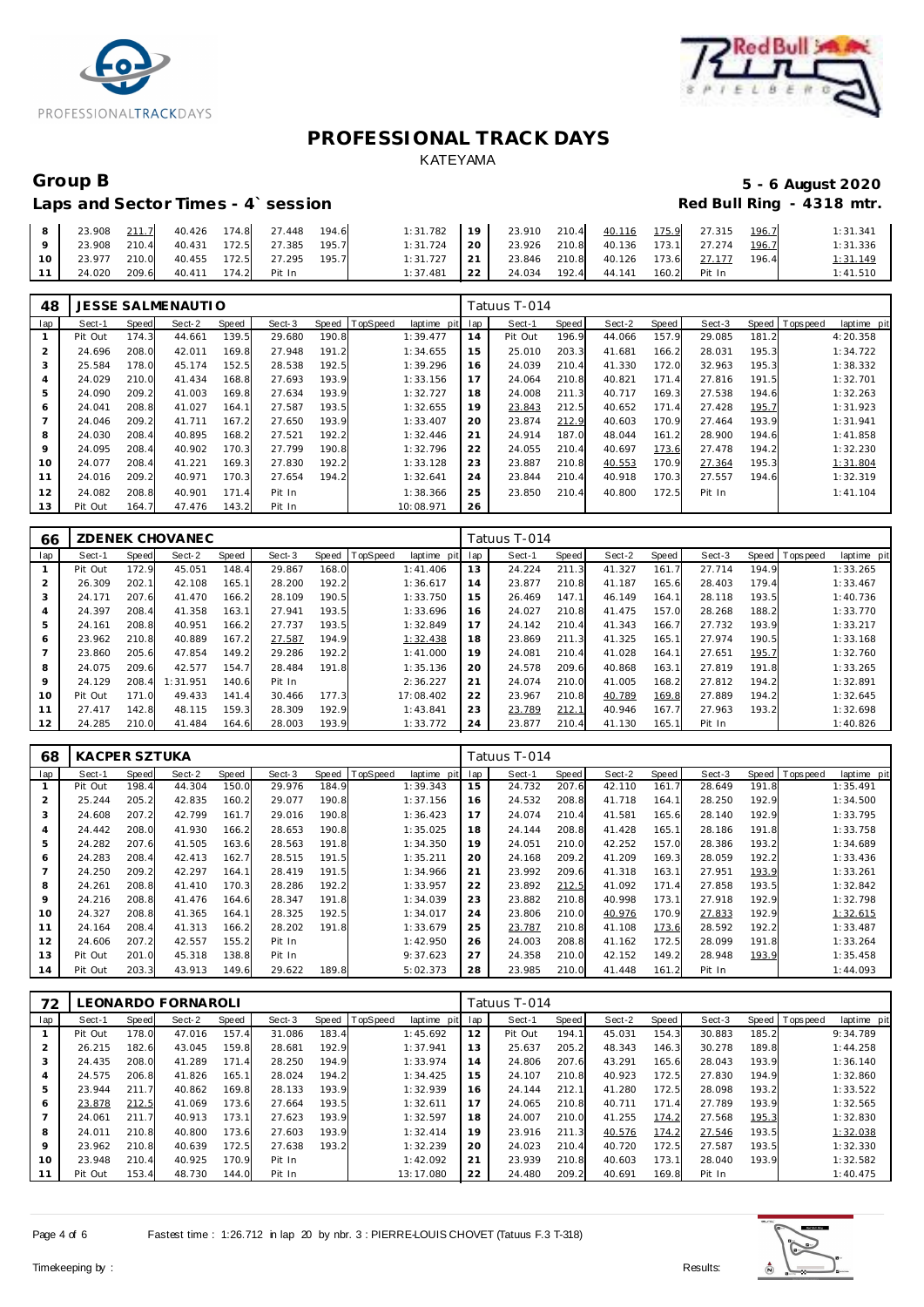



### Group B<br> **Example 2020**<br>
Laps and Sector Times - 4`session<br> **5 - 6 August 2020**<br>
Red Bull Ring - 4318 mtr. Laps and Sector Times - 4`session

| 77             | ANDREA ROSSO |       |        |       |        |              |          |             |     | Tatuus T-014 |       |        |       |        |       |            |             |
|----------------|--------------|-------|--------|-------|--------|--------------|----------|-------------|-----|--------------|-------|--------|-------|--------|-------|------------|-------------|
| lap            | Sect-1       | Speed | Sect-2 | Speed | Sect-3 | <b>Speed</b> | TopSpeed | laptime pit | lap | Sect-1       | Speed | Sect-2 | Speed | Sect-3 | Speed | T ops peed | laptime pit |
|                | Pit Out      | 188.3 | 44.644 | 162.7 | 29.300 | 182.7        |          | 1:39.166    | 16  | Pit Out      | 194.5 | 45.489 | 153.0 | 31.216 | 179.4 |            | 5:48.124    |
| $\overline{2}$ | 25.251       | 202.9 | 41.665 | 169.3 | 28.138 | 192.9        |          | 1:35.054    | 17  | 25.380       | 203.7 | 42.383 | 161.7 | 28.121 | 195.3 |            | 1:35.884    |
| 3              | 24.049       | 209.2 | 41.092 | 173.1 | 28.085 | 192.5        |          | 1:33.226    | 18  | 23.981       | 212.5 | 40.881 | 173.6 | 27.682 | 194.2 |            | 1:32.544    |
| 4              | 24.156       | 208.8 | 41.134 | 172.5 | 27.958 | 192.9        |          | 1:33.248    | 19  | 23.890       | 212.1 | 40.627 | 175.3 | 27.865 | 195.7 |            | 1:32.382    |
| 5              | 24.201       | 208.4 | 41.023 | 175.3 | 27.786 | 193.5        |          | 1:33.010    | 20  | 23.762       | 214.2 | 55.819 | 131.1 | 36.992 | 194.6 |            | 1:56.573    |
| 6              | 23.999       | 210.0 | 40.733 | 176.5 | 27.701 | 193.9        |          | 1:32.433    | 21  | 23.966       | 210.4 | 40.710 | 175.3 | 27.526 | 195.7 |            | 1:32.202    |
| $\overline{7}$ | 23.935       | 210.0 | 40.729 | 179.4 | 27.541 | 196.4        |          | 1:32.205    | 22  | 23.690       | 212.1 | 40.541 | 175.9 | 27.908 | 192.2 |            | 1:32.139    |
| 8              | 23.893       | 210.4 | 40.705 | 179.4 | 27.807 | 194.9        |          | 1:32.405    | 23  | 26.168       | 168.5 | 44.656 | 159.3 | 27.919 | 195.3 |            | 1:38.743    |
| 9              | 23.922       | 210.4 | 41.603 | 171.4 | 29.496 | 197.4        |          | 1:35.021    | 24  | 23.902       | 210.8 | 40.739 | 178.2 | 27.865 | 194.2 |            | 1:32.506    |
| 10             | 23.749       | 211.7 | 40.972 | 176.5 | Pit In |              |          | 1:41.283    | 25  | 23.878       | 211.3 | 40.561 | 176.5 | 27.591 | 194.9 |            | 1:32.030    |
| 11             | Pit Out      | 202.9 | 43.330 | 158.8 | 28.309 | 192.5        |          | 6:37.490    | 26  | 23.827       | 211.7 | 40.641 | 173.1 | 27.435 | 196.0 |            | 1:31.903    |
| 12             | 24.220       | 208.8 | 41.301 | 173.6 | 27.688 | 194.2        |          | 1:33.209    | 27  | 23.686       | 211.7 | 40.571 | 177.6 | 27.863 | 194.6 |            | 1:32.120    |
| 13             | 23.962       | 209.6 | 47.799 | 163.6 | 31.554 | 193.9        |          | 1:43.315    | 28  | 23.778       | 212.9 | 40.547 | 179.4 | 27.536 | 196.7 |            | 1:31.861    |
| 14             | 23.937       | 211.3 | 41.010 | 172.5 | 27.937 | 193.9        |          | 1:32.884    | 29  | 23.630       | 211.7 | 40.738 | 177.6 | Pit In |       |            | 1:42.875    |
| 15             | 24.079       | 194.1 | 41.963 | 156.1 | Pit In |              |          | 1:43.088    | 30  |              |       |        |       |        |       |            |             |

| 78             |         |       | MATEUSZ KAPRZYK |       |        |       |                 |             |     | Tatuus T-014 |       |        |       |        |       |                |             |
|----------------|---------|-------|-----------------|-------|--------|-------|-----------------|-------------|-----|--------------|-------|--------|-------|--------|-------|----------------|-------------|
| lap            | Sect-1  | Speed | Sect-2          | Speed | Sect-3 | Speed | <b>TopSpeed</b> | laptime pit | lap | Sect-1       | Speed | Sect-2 | Speed | Sect-3 |       | Speed Topspeed | laptime pit |
|                | Pit Out | 200.6 | 43.969          | 152.1 | 29.053 | 187.5 |                 | 1:38.574    | 14  | Pit Out      | 205.6 | 42.317 | 160.7 | 28.748 | 186.9 |                | 4:24.880    |
| $\overline{2}$ | 24.601  | 206.4 | 41.922          | 159.8 | 28.309 | 190.1 |                 | 1:34.832    | 15  | 24.370       | 209.6 | 41.482 | 162.2 | 28.140 | 192.9 |                | 1:33.992    |
| 3              | 24.322  | 208.8 | 41.845          | 161.2 | 28.146 | 191.8 |                 | 1:34.313    | 16  | 28.282       | 177.2 | 41.927 | 159.8 | 28.201 | 194.9 |                | 1:38.410    |
| 4              | 24.223  | 209.2 | 41.327          | 164.1 | 28.198 | 192.9 |                 | 1:33.748    | 17  | 23.962       | 212.9 | 41.044 | 167.2 | 27.546 | 196.0 |                | 1:32.552    |
| 5              | 24.025  | 208.8 | 41.346          | 169.8 | 28.077 | 191.5 |                 | 1:33.448    | 18  | 23.783       | 212.9 | 40.752 | 162.2 | 27.622 | 196.0 |                | 1:32.157    |
| 6              | 24.195  | 207.6 | 42.432          | 161.7 | 28.292 | 191.8 |                 | 1:34.919    | 19  | 23.710       | 213.8 | 52.360 | 144.8 | 30.417 | 194.9 |                | 1:46.487    |
|                | 24.207  | 208.0 | 41.107          | 165.1 | 28.165 | 192.9 |                 | 1:33.479    | 20  | 27.417       | 198.4 | 41.352 | 162.7 | Pit In |       |                | 1:41.676    |
| 8              | 24.104  | 208.4 | 41.594          | 166.7 | Pit In |       |                 | 1:39.723    | 21  | Pit Out      | 209.6 | 41.653 | 166.7 | 27.877 | 192.2 |                | 5:04.220    |
| 9              | Pit Out | 198.0 | 45.659          | 148.8 | 29.503 | 185.9 |                 | 9:27.474    | 22  | 23.984       | 209.6 | 41.130 | 160.7 | 28.334 | 184.9 |                | 1:33.448    |
| 10             | 24.944  | 205.6 | 42.383          | 157.9 | 32.786 | 187.2 |                 | 1:40.113    | 23  | 26.709       | 208.0 | 41.904 | 159.8 | 27.710 | 194.6 |                | 1:36.323    |
| 11             | 37.483  | 169.9 | 42.338          | 160.7 | 30.766 | 192.2 |                 | 1:50.587    | 24  | 23.927       | 209.2 | 41.108 | 167.2 | 27.814 | 193.2 |                | 1:32.849    |
| 12             | 24.056  | 210.8 | 41.298          | 169.8 | 28.969 | 150.4 |                 | 1:34.323    | 25  | 23.736       | 209.2 | 41.020 | 172.0 | 27.690 | 193.2 |                | 1:32.446    |
| 13             | 25.325  | 208.4 | 54.696          | 118.7 | Pit In |       |                 | 2:00.027    | 26  | 24.093       | 208.0 | 41.325 | 156.1 | Pit In |       |                | 1:39.607    |

| 84              |         |       | <b>FRANCESCO SIMONAZZI</b> |       |        |       |          |             |     | Tatuus T-014 |       |        |       |        |       |            |             |
|-----------------|---------|-------|----------------------------|-------|--------|-------|----------|-------------|-----|--------------|-------|--------|-------|--------|-------|------------|-------------|
| lap             | Sect-1  | Speed | Sect-2                     | Speed | Sect-3 | Speed | TopSpeed | laptime pit | lap | Sect-1       | Speed | Sect-2 | Speed | Sect-3 | Speed | T ops peed | laptime pit |
|                 | Pit Out | 141.5 | 49.886                     | 152.1 | Pit In |       |          | 2:00.058    | 11  | 26.376       | 181.9 | 47.858 | 153.0 | 29.127 | 191.8 |            | 1:43.361    |
|                 | Pit Out | 138.6 | 47.930                     | 168.8 | 28.668 | 192.2 |          | 2:04.007    | 12  | 25.213       | 201.0 | 41.331 | 173.6 | 28.797 | 195.3 |            | 1:35.341    |
|                 | 24.600  | 203.7 | 41.042                     | 170.9 | 27.864 | 193.2 |          | 1:33.506    | 13  | 25.207       | 208.0 | 40.780 | 174.8 | 27.786 | 194.2 |            | 1:33.773    |
| 4               | 24.386  | 209.6 | 41.199                     | 174.2 | 27.846 | 193.9 |          | 1:33.431    | 14  | 24.077       | 210.0 | 40.615 | 173.1 | 27.496 | 195.3 |            | 1:32.188    |
| 5               | 23.856  | 210.8 | 40.747                     | 168.8 | 27.711 | 191.8 |          | 1:32.314    | 15  | 23.901       | 210.4 | 40.510 | 174.8 | 27.584 | 194.6 |            | 1:31.995    |
| 6               | 24.206  | 206.8 | 43.096                     | 166.7 | 28.112 | 193.2 |          | 1:35.414    | 16  | 23.811       | 211.3 | 40.776 | 176.5 | 27.522 | 194.2 |            | 1:32.109    |
|                 | 24.114  | 209.2 | 41.140                     | 172.0 | 27.553 | 193.9 |          | 1:32.807    | 17  | 23.922       | 210.0 | 40.651 | 177.0 | 27.645 | 192.9 |            | 1:32.218    |
| 8               | 23.920  | 210.0 | 40.596                     | 173.1 | 27.717 | 193.9 |          | 1:32.233    | 18  | 24.046       | 209.6 | 40.753 | 175.3 | 27.418 | 194.9 |            | 1:32.217    |
| 9               | 23.919  | 209.6 | 40.670                     | 174.8 | Pit In |       |          | 1:42.093    | 19  | 23.912       | 209.2 | 40.794 | 177.6 | 27.585 | 194.6 |            | 1:32.291    |
| 10 <sup>°</sup> | Pit Out | 173.4 | 47.534                     | 144.4 | 31.579 | 173.4 |          | 18:49.954   | 20  | 24.061       | 208.8 | 40.728 | 167.7 | Pit In |       |            | 1:38.575    |

| 85             |         |       | <b>GABRIEL BORTOLETO</b> |       |        |       |          |             |     | Tatuus T-014 |       |        |       |        |       |                 |             |
|----------------|---------|-------|--------------------------|-------|--------|-------|----------|-------------|-----|--------------|-------|--------|-------|--------|-------|-----------------|-------------|
| lap            | Sect-1  | Speed | Sect-2                   | Speed | Sect-3 | Speed | TopSpeed | laptime pit | lap | Sect-1       | Speed | Sect-2 | Speed | Sect-3 |       | Speed Tops peed | laptime pit |
|                | Pit Out | 162.9 | 47.725                   | 155.2 | 30.025 | 186.5 |          | 1:45.270    | 12  | 24.965       | 199.5 | 42.306 | 171.4 | 28.487 | 190.5 |                 | 1:35.758    |
| $\overline{2}$ | 25.093  | 204.0 | 42.128                   | 173.1 | 28.570 | 192.5 |          | 1:35.791    | 13  | 24.406       | 203.7 | 42.465 | 174.2 | 28.849 | 192.2 |                 | 1:35.720    |
| 3              | 24.121  | 210.8 | 40.771                   | 176.5 | 27.847 | 194.9 |          | 1:32.739    | 14  | 24.028       | 210.8 | 40.533 | 174.2 | 27.749 | 193.5 |                 | 1:32.310    |
| $\overline{A}$ | 24.054  | 211.3 | 41.011                   | 177.0 | 28.033 | 194.9 |          | 1:33.098    | 15  | 24.005       | 211.3 | 40.375 | 177.6 | 27.681 | 194.2 |                 | 1:32.061    |
| 5              | 23.860  | 213.8 | 40.838                   | 174.8 | 27.702 | 193.9 |          | 1:32.400    | 16  | 23.980       | 210.0 | 40.441 | 178.2 | 27.530 | 195.3 |                 | 1:31.951    |
| 6              | 23.973  | 210.4 | 40.649                   | 176.5 | 27.742 | 195.3 |          | 1:32.364    | 17  | 23.848       | 210.4 | 40.344 | 177.6 | 27.503 | 195.3 |                 | 1:31.695    |
| -              | 23.835  | 211.7 | 40.410                   | 175.9 | 27.683 | 194.6 |          | 1:31.928    | 18  | 23.908       | 210.8 | 40.504 | 169.3 | 27.743 | 194.9 |                 | 1:32.155    |
| 8              | 23.801  | 212.1 | 41.159                   | 164.1 | 28.754 | 194.2 |          | 1:33.714    | 19  | 23.828       | 210.8 | 40.249 | 178.8 | 27.526 | 194.6 |                 | 1:31.603    |
| $\circ$        | 23.775  | 211.7 | 40.537                   | 173.6 | 27.512 | 195.3 |          | 1:31.824    | 20  | 23.831       | 211.7 | 40.266 | 177.6 | 27.538 | 194.2 |                 | 1:31.635    |
| 10             | 23.753  | 212.1 | 41.049                   | 172.5 | Pit In |       |          | 1:38.461    | 21  | 23.789       | 212.5 | 40.593 | 179.4 | Pit In |       |                 | 1:38.057    |
| 11             | Pit Out | 178.0 | 45.005                   | 162.7 | 29.455 | 187.2 |          | 16:58.862   | 22  |              |       |        |       |        |       |                 |             |

| 88  | HAMDA AL QUBAISI |       |        |       |        |       |                |                 |    | Tatuus T-014 |       |        |       |        |       |                 |             |  |  |
|-----|------------------|-------|--------|-------|--------|-------|----------------|-----------------|----|--------------|-------|--------|-------|--------|-------|-----------------|-------------|--|--|
| lap | Sect-1           | Speed | Sect-2 | Speed | Sect-3 |       | Speed TopSpeed | laptime pit lap |    | Sect-1       | Speed | Sect-2 | Speed | Sect-3 |       | Speed Tops peed | laptime pit |  |  |
|     | Pit Out          | 199.5 | 43.689 | 162.7 | 28.845 | 190.8 |                | 1:38.471        | 13 | 24.256       | 210.8 | 43.153 | 156.5 | Pit In |       |                 | 1:45.810    |  |  |
|     | 24.700           | 208.4 | 42.389 | 158.8 | 29.232 | 189.8 |                | 1:36.321        | 14 | Pit Out      | 200.6 | 42.580 | 165.1 | 28.173 | 192.2 |                 | 5:48.102    |  |  |
|     | 24.417           | 208.0 | 41.761 | 163.6 | 28.278 | 191.5 |                | 1:34.456        | 15 | 24.534       | 209.6 | 41.269 | 165.6 | 28.234 | 193.9 |                 | 1:34.037    |  |  |
|     | 24.310           | 208.4 | 41.543 | 162.7 | 28.308 | 192.9 |                | 1:34.161        | 16 | 24.266       | 210.8 | 41.179 | 167.7 | 27.945 | 194.6 |                 | 1:33.390    |  |  |